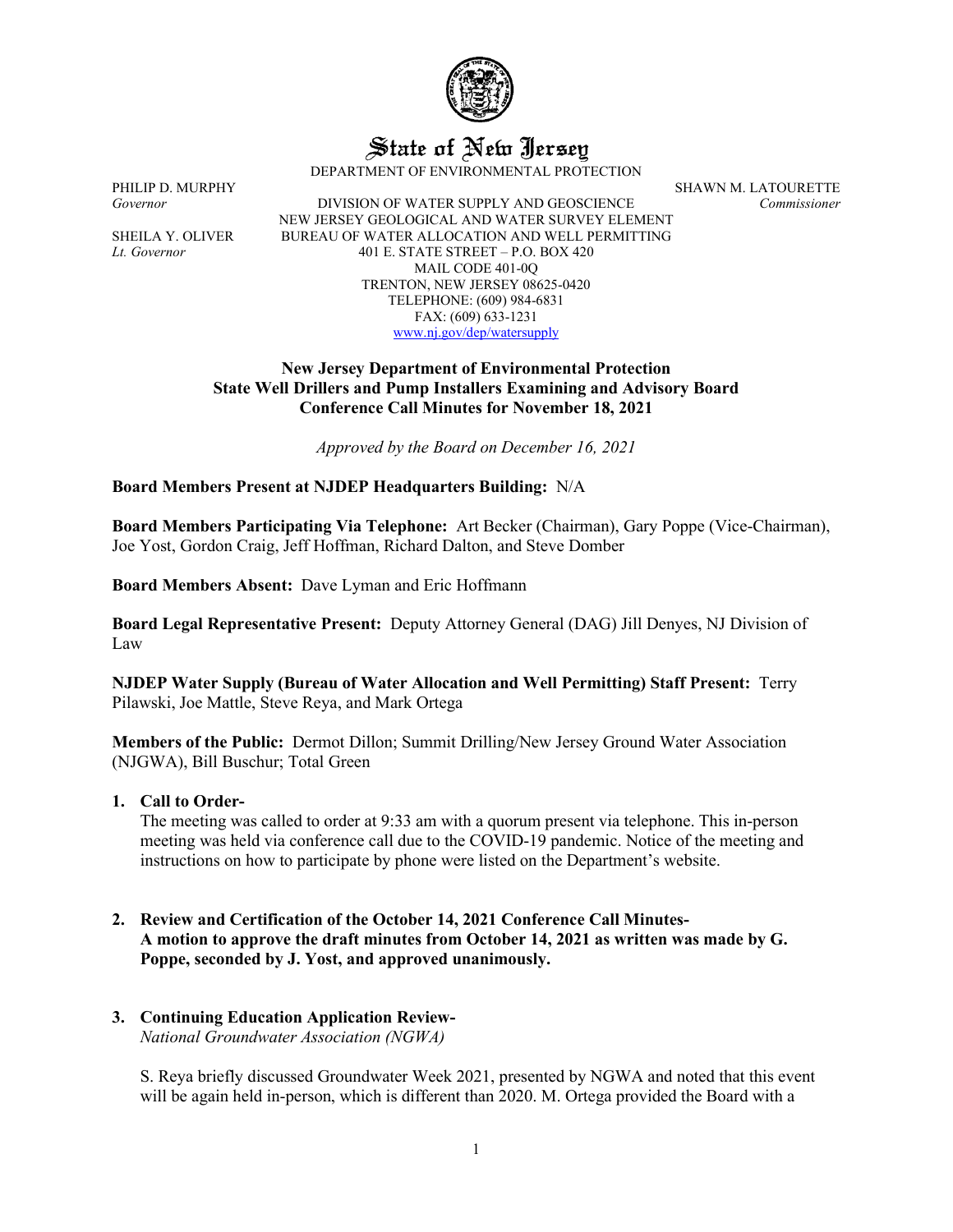spreadsheet of the course offerings to allow for easier review of individual courses. S. Reya asked the Board if they wanted to start with the courses that they thought might be questionable as far as being directly related to the well drilling or pump industry. R. Dalton said that he had concerns about a larger number of courses than the rest of the Board members, so the decision was made to go down the list and evaluate each course in order.

Prior to reviewing the full list, the Board members discussed whether business or financial courses should be approved. R. Dalton expressed his concerns with allowing these courses because he believes it is conflict with the well rule. G. Craig explained his point of view, which was that these courses should be allowed and are beneficial to well driller and pump installers, especially those who own businesses or are looking to be future business owners. In general, he felt that a driller who understands how to run a successful business is more apt to follow applicable regulations and not "cut corners" to keep their business operational.

A. Becker asked J. Denyes if recommending business/financial courses for approval goes against the well rule. He wanted to know if every course within the technical category needs to be about the technical aspects of well drilling and pump installation or if it was acceptable to recommend courses that are about the industry on a global level. J. Denyes said that N.J.A.C. 7:9D-1.9 is written very broadly, noting that courses cannot be about sales of particular products. She said that the Board has discretion in this instance. A. Becker confirmed that the Board has the latitude to approve courses of the business/financial nature and J. Denyes agreed.

G. Craig brought up creating a separate category for business classes. A. Becker asked S. Reya if it is possible to do this. S. Reya advised the Board that it would not be wise to add another category in the middle of a cycle and that adding a third category would be challenging for the Department to manage and would likely be overly complex to have so many caveats to the categories in which the 21 total CEPs must fall.

R. Dalton posed the question to the Board if they would be comfortable if a licensee met their technical point requirement by taking all business-related classes. Most of the Board members said that they would not be comfortable with that situation since there would be little benefit for licensees to primarily learn about business practices. G. Craig argued that since he primarily does geotechnical and geothermal work, most of these courses have no benefit to him, but are overall beneficial to having a better understanding of the industry.

The Board discussed the individual courses since there were differing opinions on many of the offerings. The following courses were recommended for approval by majority vote:

| <b>Course Name</b>                                                | <b>Continuing Education</b>  |  |
|-------------------------------------------------------------------|------------------------------|--|
|                                                                   | <b>Points (CEPs) Awarded</b> |  |
| PFAS: Educating the Contractor to Provide Superior Service        | 1 Technical                  |  |
| Improving Pumping Performance of Variable Frequency Drives        | 1 Technical                  |  |
| Construction and Design of a Well Providing Good Value to the     |                              |  |
| Owner                                                             | 1 Technical                  |  |
| Field Troubleshooting Common Issues with VFDs in Water Systems    | 1 Technical                  |  |
| Fundamentals of Dual Tube Flooded Reverse (DTFR) Drilling and its |                              |  |
| <b>Increasing Popularity</b>                                      | 1 Technical                  |  |
| Friction Loss Defined and Basic Friction Loss Calculations        | 1 Technical                  |  |
| Pressure Hazards                                                  | 1 Safety                     |  |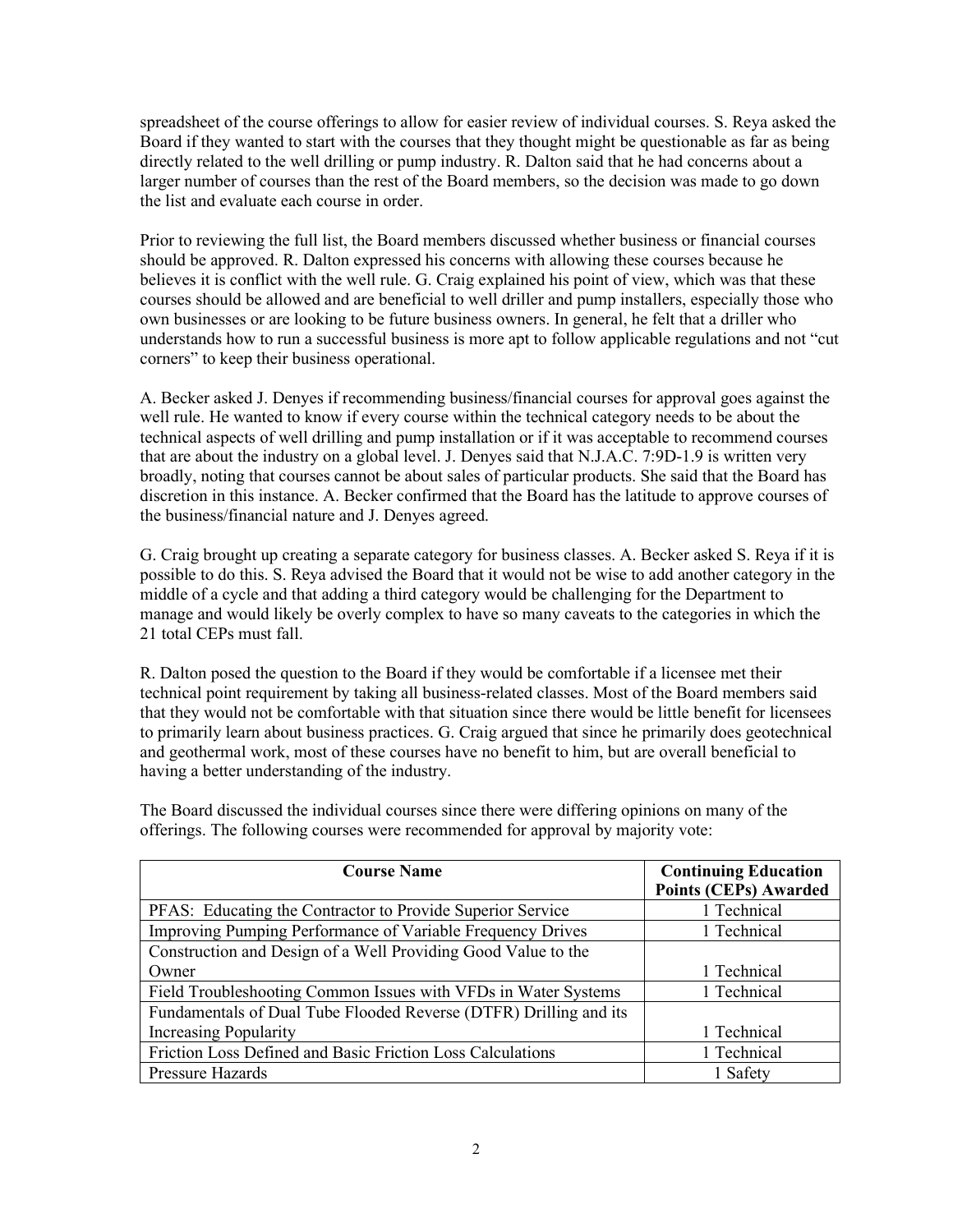| Using a Different Perspective to Lessen the Impact of our Industry's  |             |  |
|-----------------------------------------------------------------------|-------------|--|
| <b>CDL</b> Driver Shortage                                            | 1 Technical |  |
| How to Attract Good Employees to Your Business                        | 1 Technical |  |
| How to Utilize Permanent Magnet Motor Technology with VFDs            | 1 Technical |  |
| <b>Optimizing Well Rehabilitation Operations</b>                      | 1 Technical |  |
| Troubleshooting Problems with a Vertical Turbine Pump                 | 1 Technical |  |
| Well Design for More Than One Stakeholder                             | 1 Technical |  |
| Fall Prevention and Fall Protection: Understanding the Difference     | 1 Safety    |  |
| Honing Your Submersible Pump Troubleshooting Skills                   | 1 Technical |  |
| Water Well Development and Rehabilitation                             | 1 Technical |  |
| Hydrology in the Supercomputing Age: How Computational                |             |  |
| Advances Have Revolutionize Our Field, and What Big Data and          |             |  |
| Massively Parallel Simulations Mean for the Future of Hydrologic      |             |  |
| Discovery                                                             | 1 Technical |  |
| Monitoring Nitrate Contamination in Aquifers                          | 1 Technical |  |
| Heavy Equipment Ownership: Annual Costs and Predictive                |             |  |
| Maintenance                                                           | 1 Safety    |  |
| Irrigation Control Systems that Automatically Adjust for Changes with |             |  |
| <b>Pumping Conditions</b>                                             | 1 Technical |  |
| RO POE from A to Z - From the Trenches to Your Tumbler                | 1 Technical |  |
| Hydrogeochemistry: Recent Advances and Opportunities and              |             |  |
| Challenges Ahead                                                      | 1 Technical |  |
| Innovative Tools and Techniques for Monitoring Karst Groundwater      |             |  |
| Systems                                                               | 1 Technical |  |
| The Good, The Bad, and The Ugly: Innovative Treatment Options for     |             |  |
| <b>Established Emerging Water Quality Challenges</b>                  | 1 Technical |  |
| Surface Water and Groundwater Interaction - An Examination of the     |             |  |
| Natural and Man-Made Ties that Bind Them                              | 1 Technical |  |
| Hiring, Training, and Retraining the Next Generation of Drillers      | 1 Technical |  |
| Plastic Piping Materials for Ground Source Geothermal Systems         | 1 Technical |  |
| Single Phase Motor and Control Troubleshooting                        | 1 Technical |  |
| Family Business Succession: Business Entities and Business            |             |  |
| Agreements                                                            | 1 Technical |  |
| VFDs - "The Magic Pill Myth" - Misapplication of VFDs                 | 1 Technical |  |
| Working in a Surface Mine                                             | 1 Safety    |  |

The following courses were voted on and were found to be not recommended for approval:

| <b>Course Name</b>                                                                      |  |  |
|-----------------------------------------------------------------------------------------|--|--|
| Finance - Not Just for the Numbers Nerds                                                |  |  |
| Social Media & Your Business                                                            |  |  |
| Running a Business or Doing a Job: Combining Professional Expertise with Business Savvy |  |  |
| Washington Year in Review: Federal Policy and Regulatory Update                         |  |  |

Please see pages 7 and 8 for a detailed account of how the Board members voted on each course.

# *NJGWA*

A. Becker introduced the NJGWA course to the Board, which he noted would be in the same format as past meetings. NJGWA requested two CEPs for this course: one for the meeting and one for the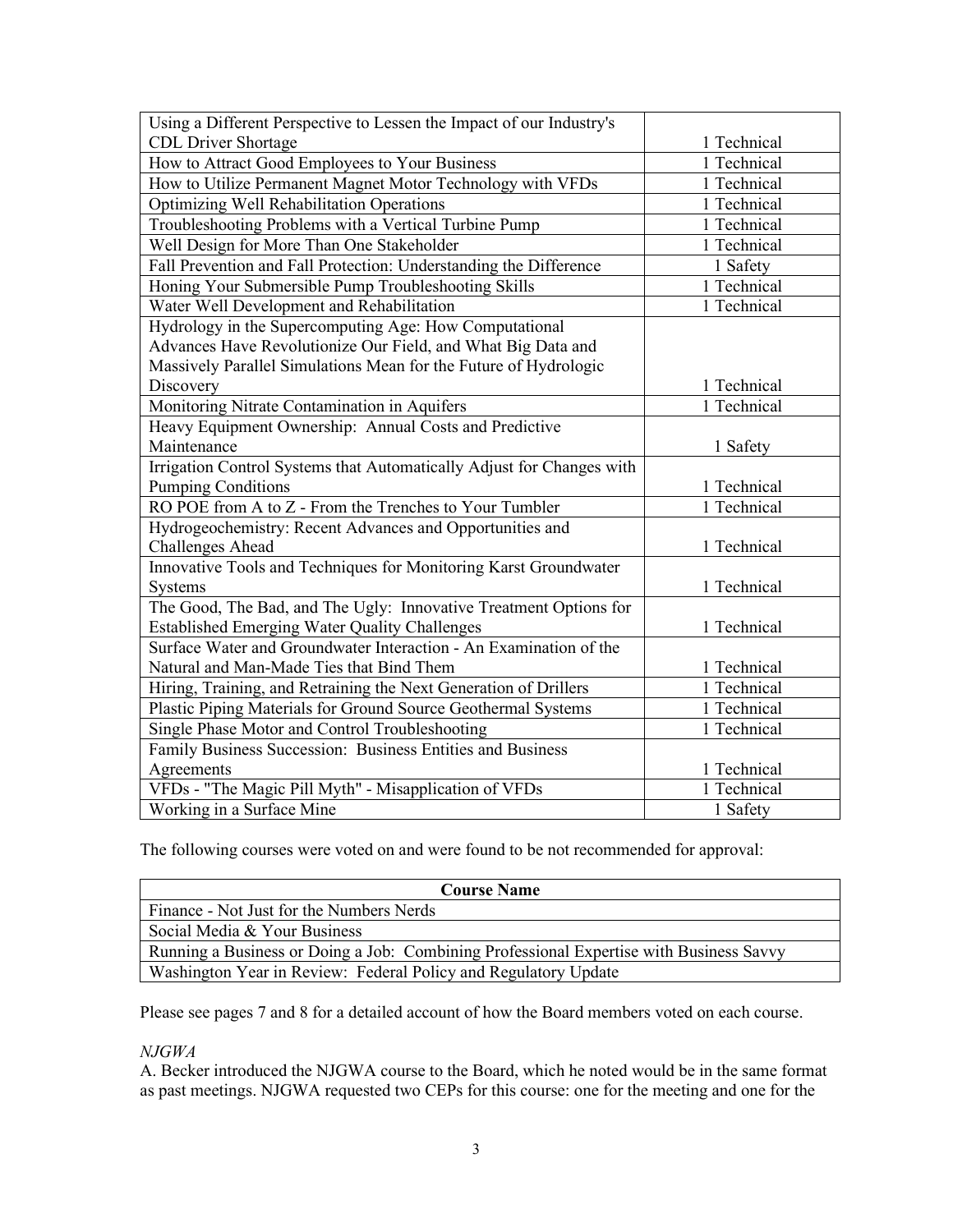instructor-led course. The name of the course is *Surviving a Roadside DOT Inspection*. A. Becker asked if there was any further discussion needed.

R. Dalton recommended only giving a half CEP for the meeting, but a full CEP for the instructor-led course, for a total of one and a half CEPs for this course.

# **A motion to approve the NJGWA November 2021 Membership meeting with Surviving a Roadside DOT Inspection course for two technical CEPs was made by J. Yost. The motion was seconded by G. Poppe and approved by all except for R. Dalton and S. Domber.**

A. Becker asked Mr. Dermot Dillon if the meeting would be held at O'Connor's. Mr. Dillon confirmed the location and noted that NJGWA was searching for a location in northern New Jersey to host another meeting either in December or January.

#### *Rutgers*

A. Becker introduced the course offered by Rutgers, *Bridging the Gap: NJDEP and Municipal UHOT Regulations*. Rutgers requested three CEPs for this course. A. Becker asked if any discussion was needed for this course.

J. Hoffman, G. Craig, and R. Dalton all noted that this course does not apply to well drillers or pump installers and said that it should not be approved. The rest of the Board agreed with their assessment.

### **A motion to not recommend "Bridging the Gap: NJDEP and Municipal UHOT Regulations" was made by J. Hoffman. This motion was seconded by G. Craig and approved unanimously.**

#### *Sean Pepling – Geoprobe Course*

A. Becker introduced the course, Principles of MiHPT Logging, provided by Geoprobe Systems. This was a 32-hour course and Mr. Sean Pepling, has requested 17 technical credits for this course. A. Becker asked if any discussion was needed for this course.

R. Dalton recommended that the applicant should only receive three or four CEPs for this class, instead of 17, due to the applicability of the course materials.

# **A motion to accept Principles of MiHPT Logging for 17 technical CEPs was made by G. Craig. This motion was seconded by J. Hoffman and approved by all except for R. Dalton and S. Domber who were opposed.**

After the motion, R. Dalton questioned the ability of licensees to obtain the maximum amount of technical/safety points from a single class. It was explained that this is acceptable because one hour of training equal one CEP. There is no cap on how many CEPs can earn per year, only that they obtain 21 total points, with a minimum of 10 technical and 4 safety points, over the course of the three-year cycle.

Before departing, Mr. Dillon asked if the Department had received an application from Aquaflow for an upcoming course in January. M. Ortega said that he had spoken with Aquaflow and informed them that they did not need an application because they were using two instructors with previously approved courses. He provided them with instructions to submit their course completion documentation to the Department at the conclusion of the training. Mr. Dillon thanked the Board for their time and departed the call.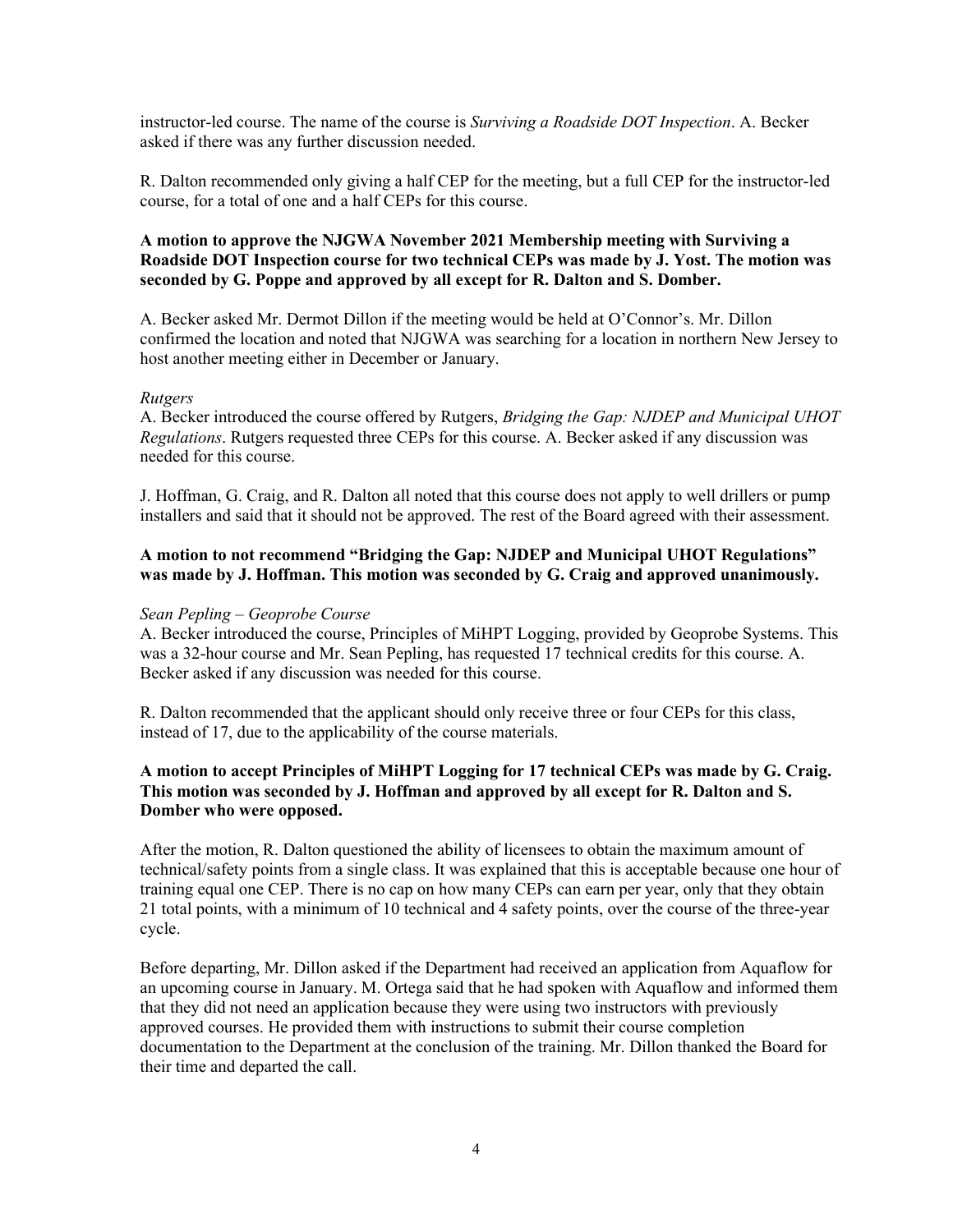# **4. Total Green Direct Exchange (DX) Geothermal Demonstration-**

S. Reya recounted drilling and grouting activities conducted by Environmental Technical Drilling  $(ETD)$  and Total Green Manufacturing on Monday, October 25<sup>th</sup>. He said that Department staff observed ETD and Total Green drill and grout one DX geothermal well on this day. All work was completed according to the approved submittal documents which were submitted by Total Green. S. Reya and M. Ortega were on site for the complete construction of this well, including observing the copper pipe be grouted in the PVC line. T. Pilawski and J. Mattle observed portions of the well construction process. R. Dalton observed the construction for a short period of time in the early afternoon.

S. Reya made note that Total Green only used one of the grout mixtures for which they submitted permeability data. In their original proposal, Total Green was going to test two grouts with different thermal conductivity. However, they decided to only use the grout with the higher thermal conductivity of the two (1.1). S. Reya informed the Board that four samples were taken, one from the grout mixer, one from the annular space between the 2-inch PVC casing and copper piping, and two from the annular space between the 2-inch casing and borehole. He further discussed the construction of the wells, noting that they were all drilled to 95 feet and that ETD and Total Green drilled four wells over the course of five days. Prior to the meeting he also provided Board members with an inspection report of the installation, site photos of the drilling/well installation and photos later submitted by Total Green that showed the manifold/wellhead completions of the wells.

A. Becker asked some questions about some of the photos that were provided to the Board. S. Reya referred to Mr. Bill Buschur of Total Green, who was on the call. Mr. Buschur answered the Board's questions about how the system works now that the wells have been installed. A. Becker raised a concern about not having a visible structure at the surface to indicate where the system is installed. This could lead to someone accidentally digging in this area in the future.

The Board had asked Mr. Buschur about the different diameters of the copper pipe. Mr. Buschur explained that a DX well contains U-bend at the bottom just like a conventional water-based closed loop geothermal well. The one in a DX well, however, contains a component that acts has a phase changer for the liquid refrigerant. This is the reason the diameter of the copper pipe on each side of the "loop" is different. G. Craig asked if there were concerns over pitting of the copper. Mr. Buschur explained that titanium anodes and alarms are installed to help ward against pitting and to warn the user if there are any issues.

R. Dalton relayed to the Board that he was very impressed by what he witnessed from ETD and Total Green while he was on site. S. Reya reminded the Board that the Department's biggest concern was the grouting of this well. However, everything went very smoothly and  $\frac{3}{4}$  diameter PEX pipe was used as a tremie and the grout was mixed in accordance with provided specifications. Mr. Buschur noted that the well was grouted with a 5/8" ID tremie and that the grout was designed around pumpability.

Mr. Buschur thanked the Board and the Department and said that he will send S. Reya the permeability results as soon as he receives them. Mr. Buschur left the call.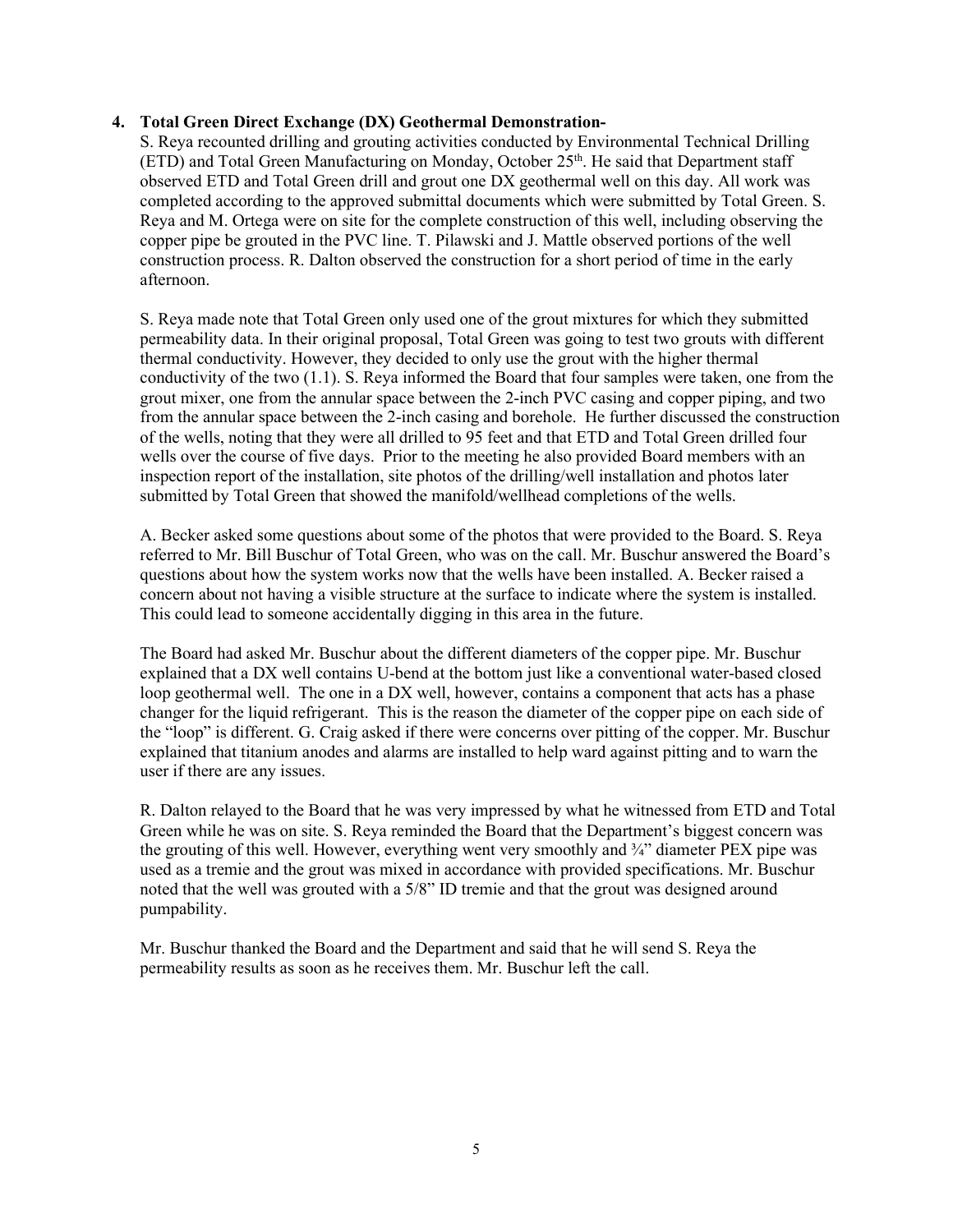# **5. Disinfection of Potable Water Wells by Unlicensed Individuals-**

T. Pilawski informed the Board that with the help of DAG, J. Denyes and the Bureau of Safe Drinking Water, the disinfection guidance document previously posted on the Department's website has been replaced. A. Becker asked if he could receive a copy of the updated guidance document. T. Pilawski agreed and asked S. Reya to send the Board the revised document. It is located on the following site: https://www.state.nj.us/dep/watersupply/pw\_general.html

J. Denyes apologized to the Board for missing the October meeting. She informed the Board that her office is still working on a formal response to the disinfection question, which was originally brought up during the June conference call.

### **6. Enforcement-**

J. Mattle informed the Board that program staff is in the process of investigating 71 different instances of perceived violations. These potential violations include, but are not limited to, insufficient reported grout volume to seal the well/annular space, drilling without a permit, and not casing a monitoring well 10 feet into competent bedrock. Over 50 different well drillers have been identified for potential enforcement action.

### **7. New Items/Comments from the Public-**

S. Reya informed the Board that the Department made a full return to the office on November  $8<sup>th</sup>$ . Previously, most Department staff had been working in the office two days a week since the beginning of August. He explained that the messaging system that the Department had been using was disabled and that administrative staff would resume answer the phone calls as they were placed.

M. Ortega informed the Board of upcoming changes to the Division's webpage. He explained that earlier in 2020, program staff in the Division of Water Supply and Geoscience had started creating new pages, with the same information, but presented in a cleaner format. After some logistical challenges, the Department is ready to proceed with these changes. M. Ortega said that the changes to the Division's page should be live by either the first or second quarter of 2022. He asked the Board to keep an eye out for any broken links or issues with the new website.

M. Ortega continued by saying that program staff created a new email address to for licensing, examinations, and continuing education, which will be monitored by M. Ortega and S. Reya. This email address was created to avoid overwhelming the main Well Permitting email address, especially during the license renewal period. Program staff will notify well drillers and pump installers of the new email address via a letter in the coming weeks. This letter will serve as a CEP reminder for the licensees, provide licensees with the new email address, and inform licensees of the upcoming website changes.

# **8. Adjournment-**

A. Becker thanked the Board members for their attendance and participation. The next meeting will be held on Thursday, December 16, 2021, via conference call.

# **At 11:04 am, a motion to adjourn the meeting was made by G. Craig, seconded by G. Poppe, and approved unanimously.**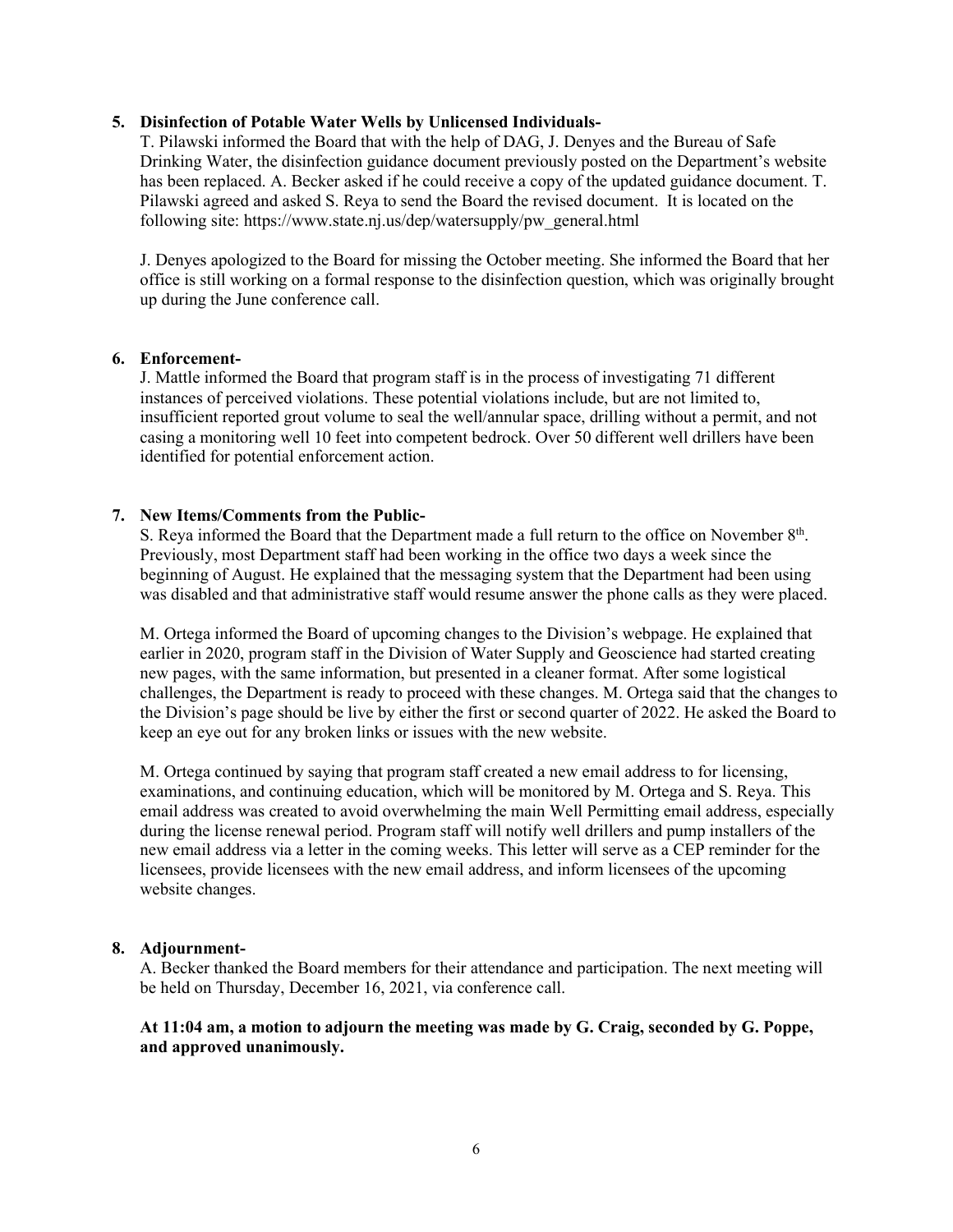| <b>Course Name</b>                            | <b>In Favor</b>              | <b>Opposed</b>           | <b>Approve/Deny</b> |
|-----------------------------------------------|------------------------------|--------------------------|---------------------|
| PFAS: Educating the Contractor to Provide     |                              |                          |                     |
| <b>Superior Service</b>                       | All                          | N/A                      | Approve             |
| Improving Pumping Performance of Variable     |                              |                          |                     |
| <b>Frequency Drives</b>                       | All                          | N/A                      | Approve             |
| Construction and Design of a Well Providing   |                              |                          |                     |
| Good Value to the Owner                       | All                          | N/A                      | Approve             |
| Field Troubleshooting Common Issues with      |                              |                          |                     |
| VFDs in Water Systems                         | All                          | N/A                      | Approve             |
|                                               | G. Craig, G. Poppe, A.       | R. Dalton, J. Yost, J.   |                     |
| Finance - Not Just for the Numbers Nerds      | Becker                       | Hoffman, S. Domber       | Deny                |
| Fundamentals of Dual Tube Flooded Reverse     |                              |                          |                     |
| (DTFR) Drilling and its Increasing Popularity | All                          | N/A                      | Approve             |
| Friction Loss Defined and Basic Friction Loss |                              |                          |                     |
| Calculations                                  | All                          | N/A                      | Approve             |
| <b>Pressure Hazards</b>                       | All                          | N/A                      | Approve             |
| Using a Different Perspective to Lessen the   | A. Becker, G. Craig, J.      |                          |                     |
| Impact of our Industry's CDL Driver Shortage  | Yost, G. Poppe, S. Domber    | R. Dalton, J. Hoffman    | Approve             |
| How to Attract Good Employees to Your         | G. Craig, G. Poppe, J. Yost, | S. Domber, R. Dalton, J. |                     |
| <b>Business</b>                               | A. Becker                    | Hoffman                  | Approve             |
| How to Utilize Permanent Magnet Motor         |                              |                          |                     |
| Technology with VFDs                          | All                          | N/A                      | Approve             |
| Optimizing Well Rehabilitation Operations     | All                          | N/A                      | Approve             |
| Social Media & Your Business                  | N/A                          | All                      | Deny                |
| Troubleshooting Problems with a Vertical      |                              |                          |                     |
| Turbine Pump                                  | All                          | N/A                      | Approve             |
| Well Design for More Than One Stakeholder     | All                          | N/A                      | Approve             |
| Fall Prevention and Fall Protection:          |                              |                          |                     |
| Understanding the Difference                  | All                          | N/A                      | Approve             |
| Honing Your Submersible Pump                  |                              |                          |                     |
| <b>Troubleshooting Skills</b>                 | All                          | N/A                      | Approve             |
| Water Well Development and Rehabilitation     | All                          | N/A                      | Approve             |
| Hydrology in the Supercomputing Age: How      |                              |                          |                     |
| Computational Advances Have Revolutionize     |                              |                          |                     |
| Our Field, and What Big Data and Massively    | G. Craig, J. Yost, A.        | R. Dalton                | Approve             |
| Parallel Simulations Mean for the Future of   | Becker, S. Domber, J.        |                          |                     |
| Hydrologic Discovery                          | Hoffman                      | J. Yost (abstained)      |                     |
|                                               | G. Poppe, G. Craig, A.       |                          |                     |
|                                               | Becker, J. Yost, J.          |                          |                     |
| Monitoring Nitrate Contamination in Aquifers  | Hoffman, S. Domber           | R. Dalton                | Approve             |
|                                               | G. Poppe, G. Craig, A.       |                          |                     |
| Heavy Equipment Ownership: Annual Costs       | Becker, J. Yost, J.          |                          |                     |
| and Predictive Maintenance                    | Hoffman, S. Domber           | R. Dalton                | Approve             |
| Irrigation Control Systems that Automatically |                              |                          |                     |
| Adjust for Changes with Pumping Conditions    | All                          | N/A                      | Approve             |
| RO POE from A to Z - From the Trenches to     |                              |                          |                     |
| Your Tumbler                                  | All                          | N/A                      | Approve             |
|                                               | G. Poppe, G. Craig, A.       |                          |                     |
| Hydrogeochemistry: Recent Advances and        | Becker, J. Yost, J.          |                          |                     |
| Opportunities and Challenges Ahead            | Hoffman, S. Domber           | R. Dalton                | Approve             |